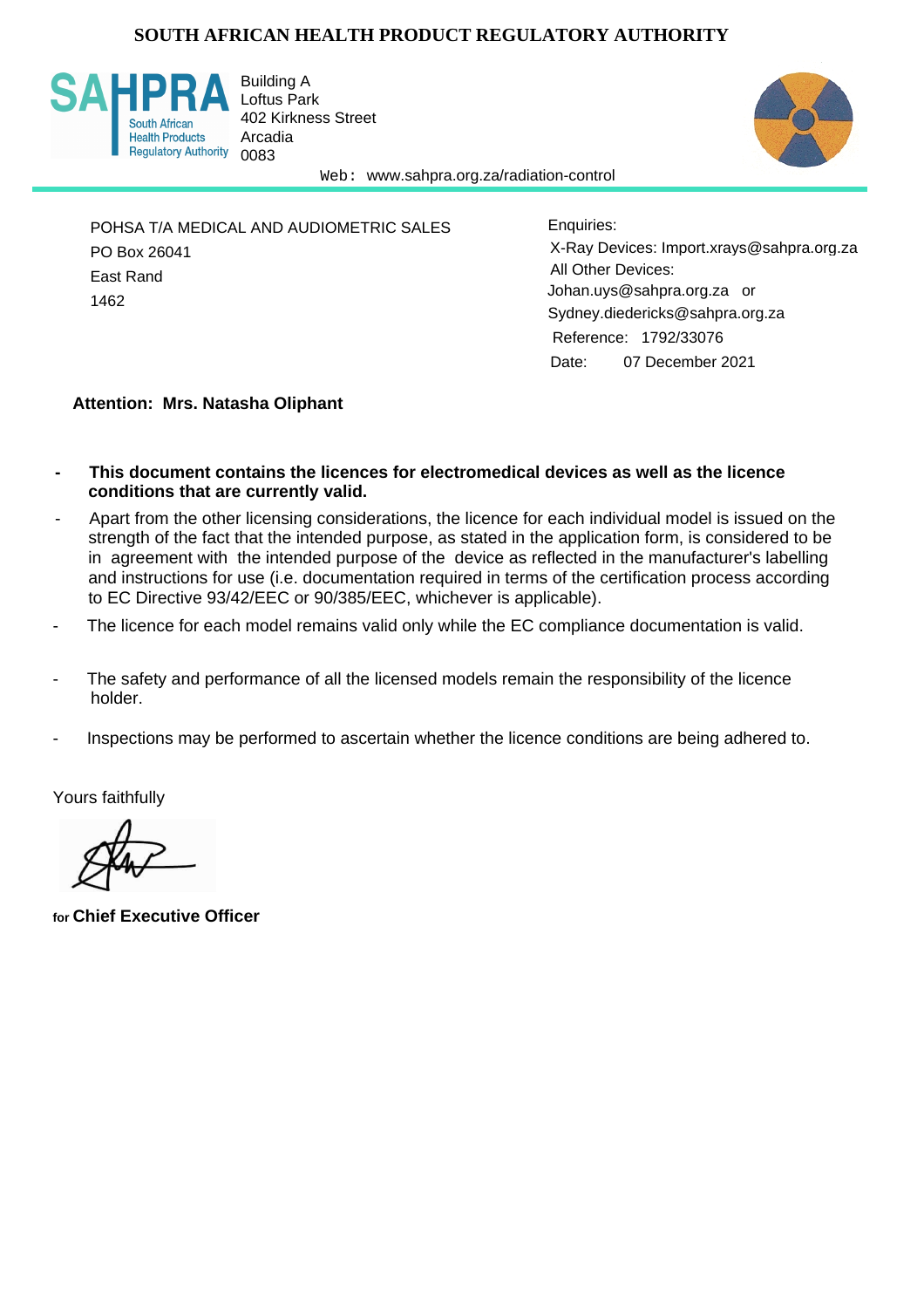

**SAHPRA**

## **RADIATION CONTROL**



**LICENCE HOLDER:** POHSA T/A MEDICAL AND AUDIOMETRIC SALES

**ADDRESS:** 100 First Avenue **,** Sundra **,** Mpumalanga 2200

#### **LIST OF LICENCES TO IMPORT NEW ELECTROMEDICAL DEVICES HAZARDOUS SUBSTANCES ACT (ACT 15 OF 1973)**

| <b>LICENCE</b><br><b>NUMBER</b> | <b>BRAND</b> | <b>MODEL</b>              | <b>LICENCE</b><br><b>CONDITIONS</b> |
|---------------------------------|--------------|---------------------------|-------------------------------------|
| 1792/33077                      | <b>MIR</b>   | <b>MINISPIR</b>           | 01, 09                              |
| 1792/33078                      | <b>MIR</b>   | <b>FLOWMIR</b>            | 01, 09                              |
| 1792/33079                      | <b>MIR</b>   | <b>SPIROLAB</b>           | 01, 09                              |
| 1792/33080                      | <b>MIR</b>   | SPIROBANK II ADVANCED     | 01, 09                              |
| 1792/33081                      | <b>MIR</b>   | <b>SPIROBANK II SMART</b> | 01, 09                              |
| 1792/33084                      | PISTON LTD   | PDD-401                   | 01, 09                              |

**Signed at Pretoria on 07 December 2021**

**for Chief Executive Officer**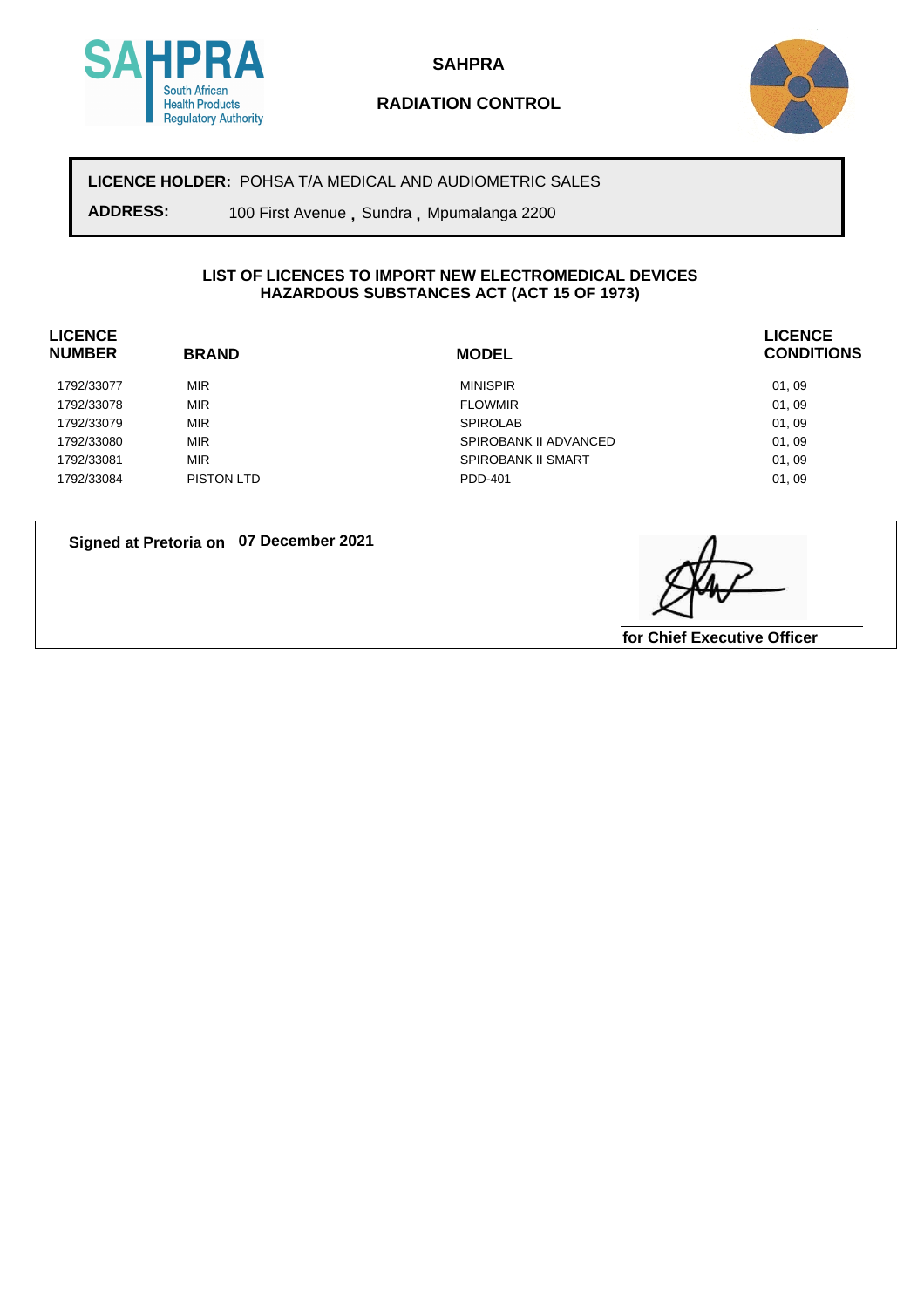# **LICENCE CONDITION 01**

- a) The licence holder must keep a record of every transaction of this model, and such record must include the following information:
	- (i) Name and address of the purchaser.
	- (ii) Brand, model and serial number.
	- (iii) Date of transaction.
- b) Any advertisement or other kind of promotional material may only contain the information about the **intended purpose** of this particular model that was supplied in the application form initially.
- c) If SAHPRA.is associated with this model in any advertisement or in other way, the following disclaimer must be clearly displayed, along with the licence number issued to this particular model:

#### **"This device has been licensed by** SAHPRA**. The device therefore complies with SAHPRA's minimum safety requirements, but its clinical efficacy has not been evaluated."**

- d) If this model is used in a medical application, the fact that it has been licensed by SAHPRA may not be used in any way by the licence holder as the basis for any claim regarding the clinical efficacy of this model.
- e) This model may not be promoted or represented in any way as having been approved by SAHPRA.
- f) If it comes to the notice of the licence holder or if the licence holder has reason to suspect that units of this model has a defect or a fault, the licence holder must immediately notify Radiation Control of the relevant facts. This written notification must contain the following information:
	- (i) Licence No, Brand and Model (as on licence)
	- (ii) Date on which and circumstances under which such defect or fault was discovered or first suspected
	- (iii) Description of the defect or fault
	- (iv) Evaluation of the risk of injury resulting from such defect or fault
	- (v) Number of units of this model that have been distributed in South Africa
	- (vi) Proposed plan for rectifying such defect or fault for approval by Radiation Control
	- (vii) Date when execution of such plan is expected to be completed
	- (viii) Proposed instructions regarding the use of this model pending the rectification the defect or fault for approval by Radiation Control
- g) This licence is also subject to the provisions of the Regulations relating to Group III Hazardous Substances (Regulation R690, 14 April 1989).

**Signed at Pretoria on 07 December 2021**

**for Chief Executive Officer**